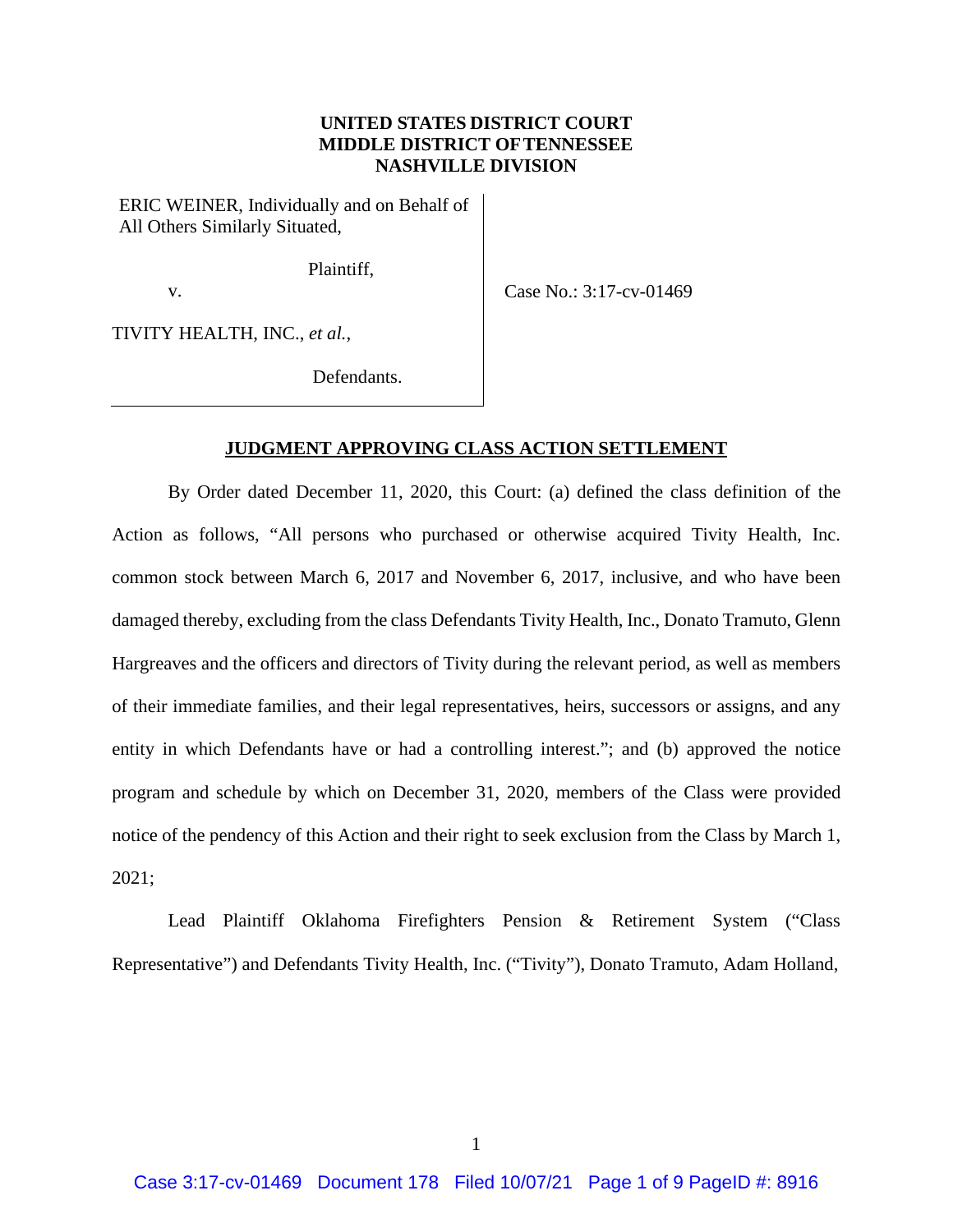and Glenn Hargreaves (collectively, "Defendants," and together with Class Representative, the "Parties") have entered into the Stipulation and Agreement of Settlement dated June 10, 2021 (the "Stipulation"), that provides for a complete dismissal with prejudice of the claims asserted against Defendants in the Action on the terms and conditions set forth in the Stipulation, subject to the approval of this Court (the "Settlement"). Unless otherwise defined in this Judgment, the capitalized terms used herein shall have the same meanings as they have in the Stipulation.

By Order dated June 15, 2021 (Doc. No. 162) (the "Preliminary Approval Order"), as amended by Order dated June 21, 2021 (Doc. No. 165), this Court: (a) preliminarily approved the Settlement; (b) directed that notice of the proposed Settlement be provided to Class Members; (c) provided Class Members with either a second opportunity to exclude themselves from the Class or an opportunity to object to the Settlement; and (d) scheduled a hearing regarding final approval of the Settlement;

After due and adequate notice was given to the Class, the Court conducted a hearing on October 4, 2021 (the "Settlement Hearing") to consider, among other things, (a) whether the terms and conditions of the Settlement are fair, reasonable, and adequate to the Class, and should therefore be approved; and (b) whether a judgment should be entered dismissing the Action with prejudice as against the Defendants. There were no objections to the Stipulation.

The Court, having reviewed and considered the Stipulation, all papers filed and proceedings held herein in connection with the Settlement, all oral and written comments received regarding the Settlement, and the record in the Action, and good cause appearing, rules as follows;

**Jurisdiction** – The Court has jurisdiction over the subject matter of the Action, and  $\mathbf{1}$ . all matters relating to the Settlement, as well as personal jurisdiction over all of the Parties and each of the Class Members.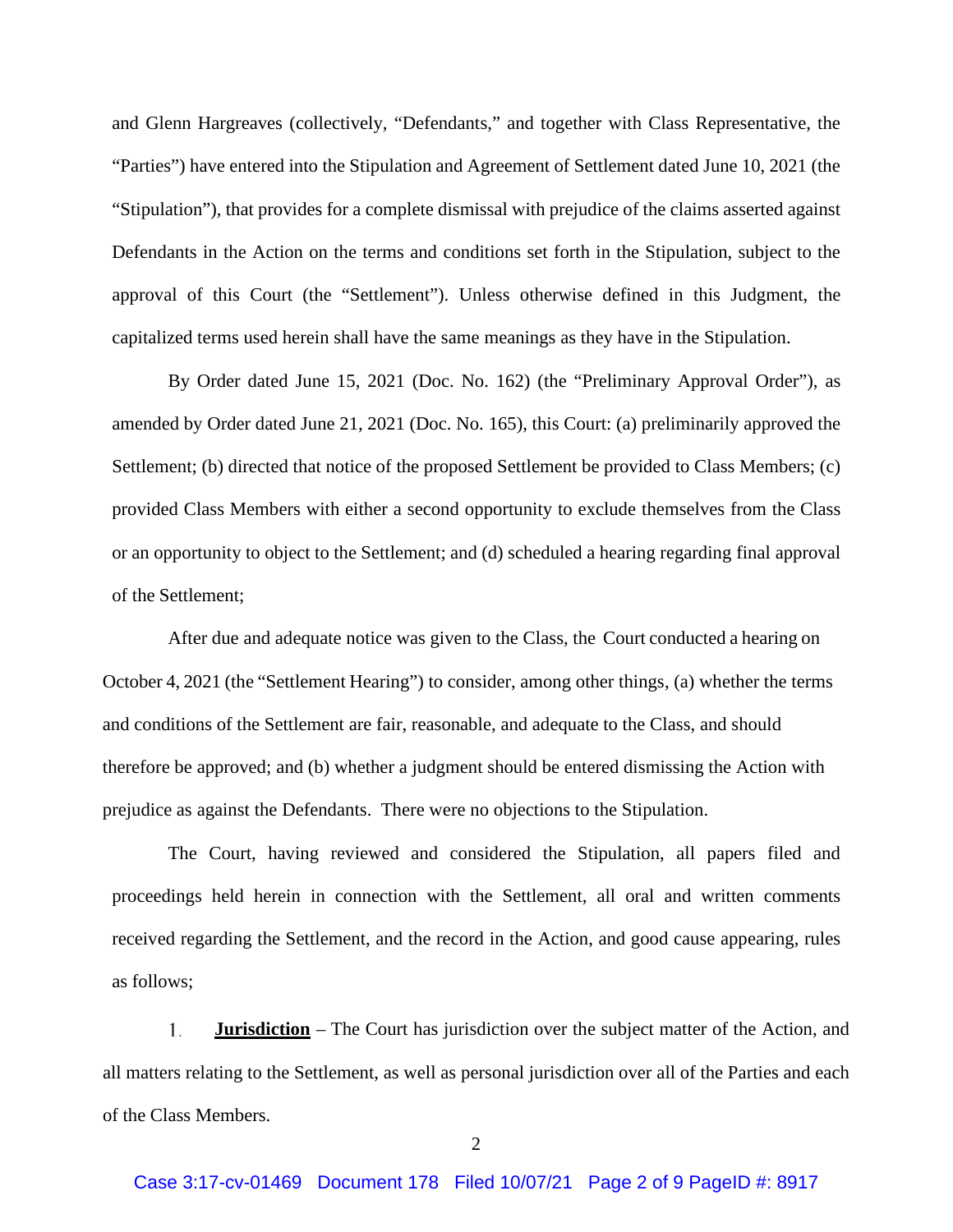$2.$ **Incorporation of Settlement Documents** – This Judgment incorporates and makes a part hereof: (a) the Stipulation and (b) the Notice and the Summary Notice, both of which were previously filed with the Court.

 $\overline{3}$ . **Notice** – The Court finds that the dissemination of the Notice and the publication of the Summary Notice: (a) were implemented in accordance with the Preliminary Approval Order; (b) constituted the best notice practicable under the circumstances; (c) constituted notice that was reasonably calculated, under the circumstances, to apprise Class Members of (i) the effect of the proposed Settlement (including the Releases to be provided thereunder); (ii) Class Counsel's motion for an award of attorneys' fees, reimbursement of Litigation Expenses, and reimbursement for expenses to Class Representative; (iii) their right to object to any aspect of the Settlement, the Plan of Allocation, and/or Class Counsel's motion for attorneys' fees, reimbursement of Litigation Expenses, and reimbursement for expenses to Class Representative; (iv) their right to exclude themselves from the Class; and (iv) their right to appear at the Settlement Hearing; (d) constituted due, adequate, and sufficient notice to all persons and entities entitled to receive notice of the proposed Settlement; and (e) satisfied the requirements of Rule 23 of the Federal Rules of Civil Procedure, the United States Constitution (including the Due Process Clause), the Private Securities Litigation Reform Act of 1995, 15 U.S.C. § 78u-4, as amended, and all other applicable law and rules.

**Final Settlement Approval and Dismissal of Claims** – Pursuant to, and in  $\overline{4}$ . accordance with, Rule 23 of the Federal Rules of Civil Procedure, this Court hereby fully and finally approves the Settlement set forth in the Stipulation in all respects (including, without limitation: the amount of the Settlement; the Releases provided for therein; and the dismissal with prejudice of the claims asserted against Defendants in the Action), and finds that the Settlement is, in all respects, fair, reasonable, and adequate to the Class under Federal Rule of Civil Procedure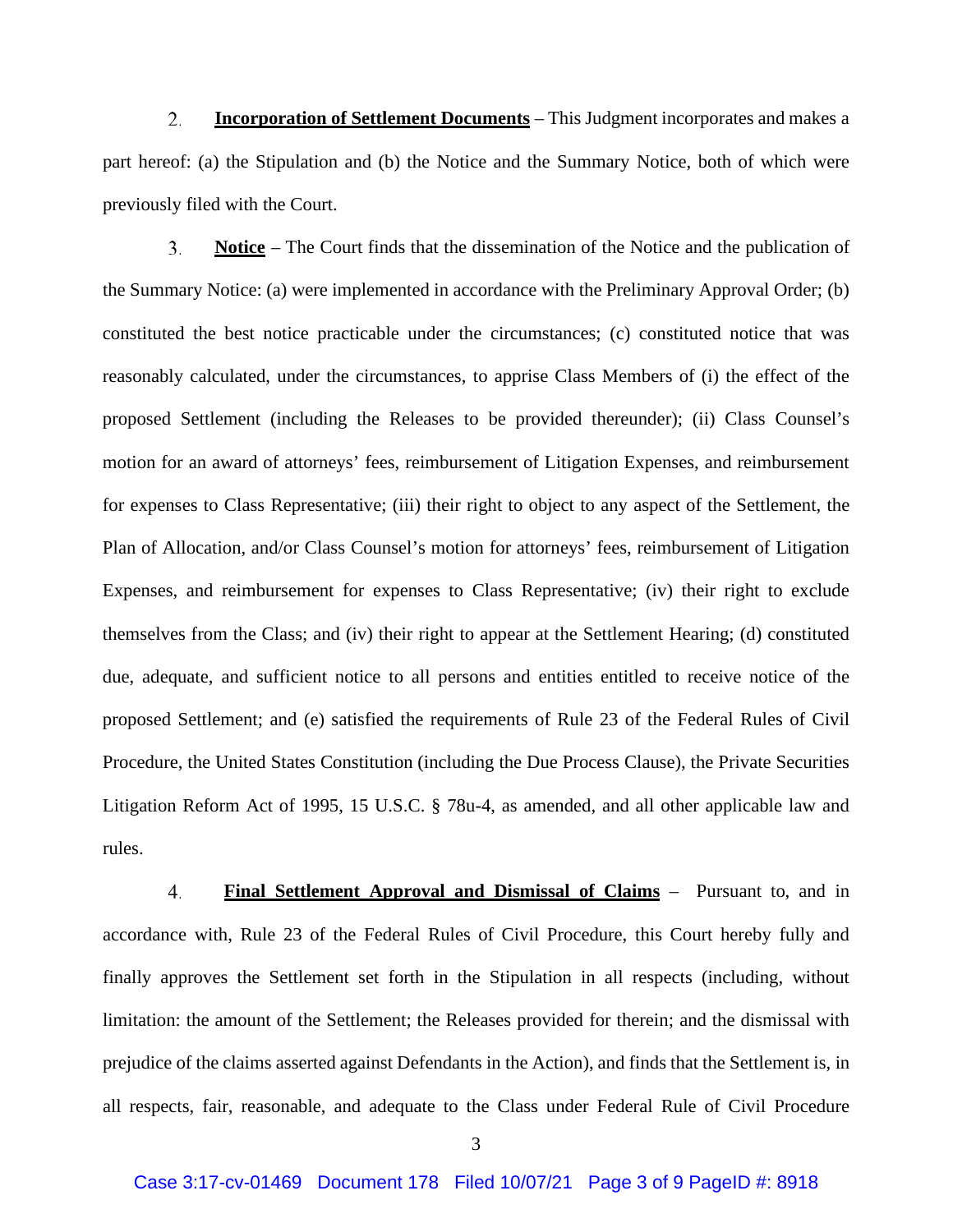23(e)(2), having considered and found that:

- (a) Class Representative and Class Counsel have adequately represented the Class;
- (b) the proposal was negotiated at arm's length;
- (c) the relief provided for the Class is adequate, having taken into account:
	- (i) the costs, risks, and delay of motion practice, trial, and appeal; and
	- (ii) the effectiveness of any proposed method of distributing relief to the Class, including the method of processing Class Member claims.

 $5<sub>1</sub>$ The Parties are directed to implement, perform, and consummate the Settlement in accordance with the terms and provisions contained in the Stipulation.

6. The Action and all of the claims asserted against Defendants in the Action by Class Representative and the other Class Members are hereby dismissed with prejudice. The Parties shall bear their own costs and expenses, except as otherwise expressly provided in the Stipulation.

7. **Binding Effect** – The terms of the Stipulation and of this Judgment shall be forever binding on Defendants, Class Representative, and all other Class Members (regardless of whether or not any individual Class Member submits a Claim Form or seeks or obtains a distribution from the Net Settlement Fund), as well as their respective successors and assigns. No person or entity has sought to be excluded from the Class.

8. **Releases and Bars** – The Releases set forth in paragraphs 3 through 7 of the Stipulation, together with the definitions contained in paragraph 1 of the Stipulation (as amended by the Contingent Amendment to the Stipulation and Agreement of Settlement dated September 20, 2021, Doc. No.173-1) relating thereto, are expressly incorporated herein in all respects. The Releases are effective as of the Effective Date. Accordingly, this Court orders that:

(a) Without further action by anyone, and subject to paragraph 11 below, upon the Effective Date of the Settlement, Class Representative and each of the other Class Members,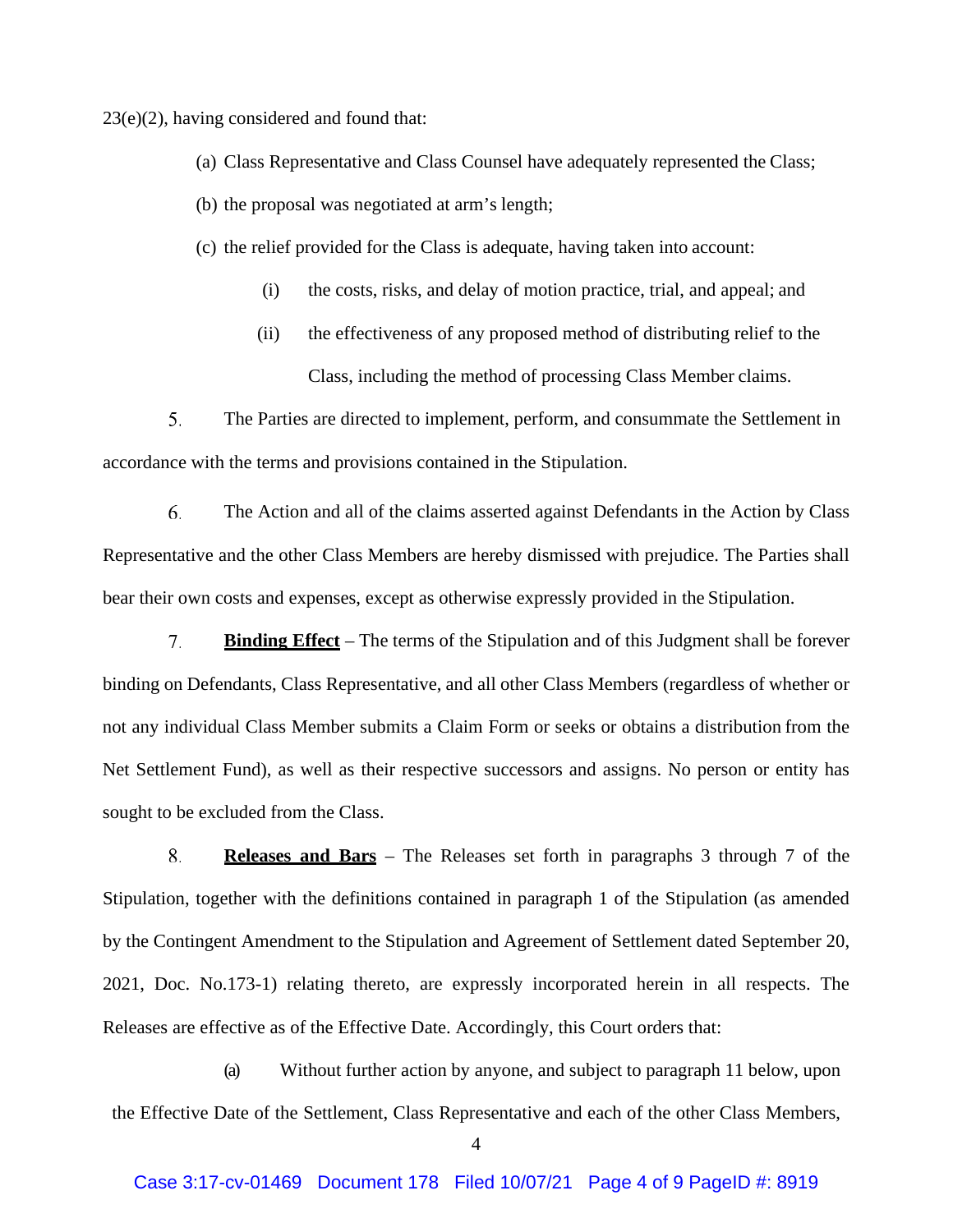on behalf of themselves, and their respective heirs, executors, administrators, predecessors, successors, and assigns in their capacities as such, and on behalf of any other person or entity legally entitled to bring Released Plaintiffs' Claims on behalf of any Class Member, shall be deemed to have, and by operation of the Stipulation, of law. and of this Judgment, shall have, fully, finally, and forever compromised, settled, released, resolved, relinquished, remised, waived, and discharged each and every Released Plaintiffs' Claim against the Defendant Releasees, and shall forever be barred and enjoined from commencing, instituting, maintaining, prosecuting, or continuing to prosecute any or all of the Released Plaintiffs' Claims against any of the Defendant Releasees, in this Action or in any other proceeding. This Release shall not apply to any Excluded Plaintiffs' Claims.

(b) Without further action by anyone, and subject to paragraph 11 below, upon the Effective Date of the Settlement, Defendants, on behalf of themselves, and their respective heirs, executors, administrators, predecessors, successors, and assigns, in their capacities as such, and on behalf of any other person or entity legally entitled to bring Released Defendants' Claims on behalf of Defendants, shall be deemed to have, and by operation of the Stipulation, of law, and of the Judgment shall have, fully, finally, and forever compromised, settled, released, resolved, relinquished, waived, and discharged each and every Released Defendants' Claim against the Plaintiff Releasees, and shall forever be barred and enjoined from commencing, instituting,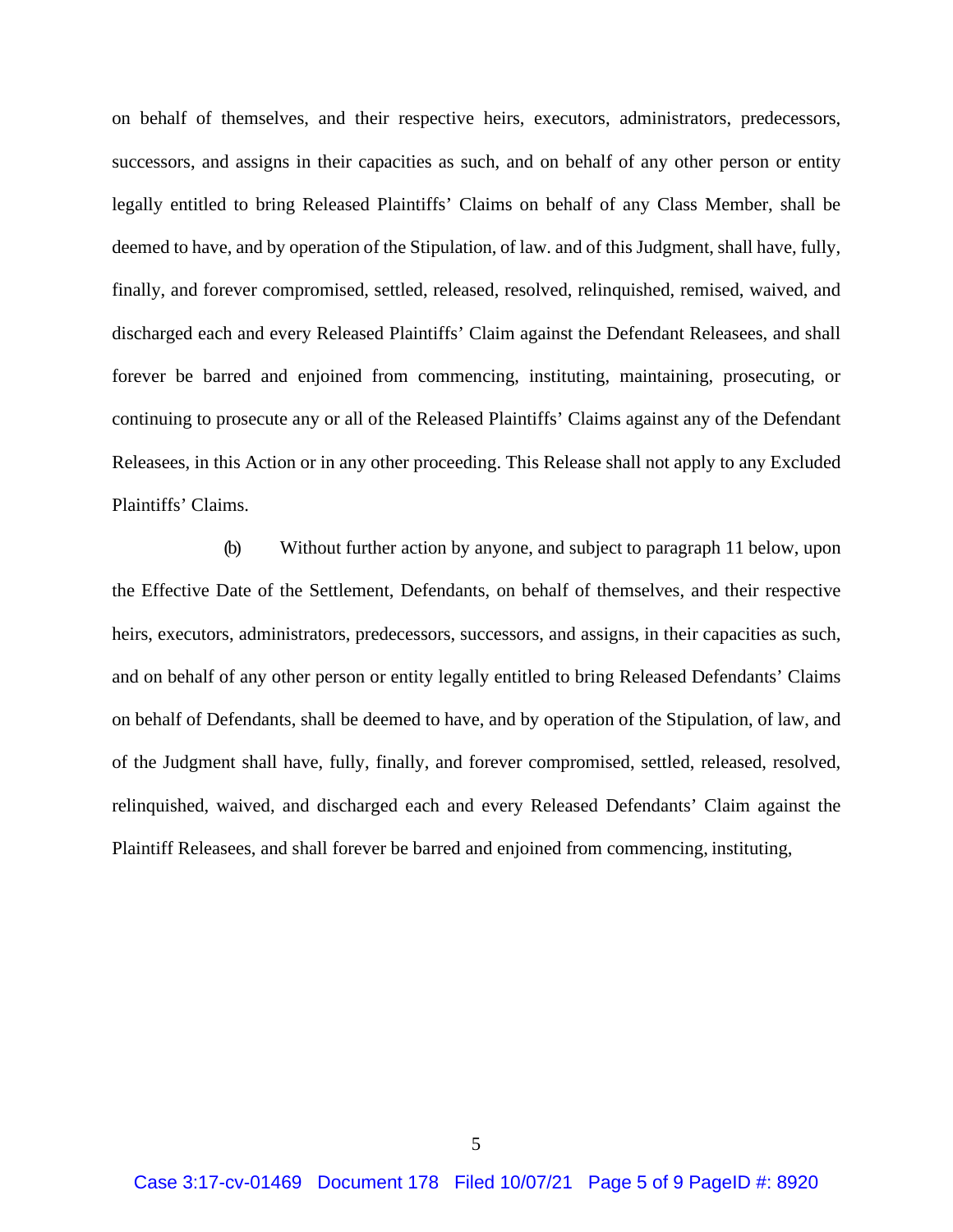maintaining, prosecuting, or continuing to prosecute any or all of the Released Defendants' Claims against any of the Plaintiff Releasees, in this Action or in any other proceeding. This Release shall not apply to any Excluded Defendants' Claims.

9. Upon the Effective Date, to the extent allowed by law, the Stipulation shall operate conclusively as an estoppel and full defense in the event, and to the extent, of any claim, demand, action, or proceeding brought by a Class Member against any of the Defendant Releasees with respect to any Released Plaintiffs' Claims, or brought by a Defendant against any of the Plaintiff Releasees with respect to any Released Defendants' Claims.

10. In accordance with 15 U.S.C.  $\S$  78u-4(f)(7)(A) and pursuant to federal common law, any and all claims which are brought by any person against Defendants (a) for contribution or indemnification arising out of any Released Plaintiffs' Claim, or (b) where the damage to the claimant is measured by reference to the claimant's liability to Class Representative or the Class, are hereby permanently barred and discharged. Any such claims brought by Defendants against any person (other than non-Defendant persons whose liability to Class Representative or the Class is extinguished by this Judgment) are likewise permanently barred and discharged. Provided, however, that nothing in this paragraph or Stipulation shall preclude Defendants from seeking to enforce any rights they may have under their applicable insurance policies or any right of indemnification or contribution that the Individual Defendants may have under contract or Tivity governing documents.

Notwithstanding paragraphs 8–10 above, nothing in this Judgment shall bar any 11. action by any of the Parties to enforce or effectuate the terms of the Stipulation or this Judgment.

12. **Rule 11 Findings** – The Court finds and concludes that the Parties and their respective counsel have complied in all respects with the requirements of Rule 11 of the Federal Rules of Civil Procedure in connection with the institution, prosecution, defense, and settlement of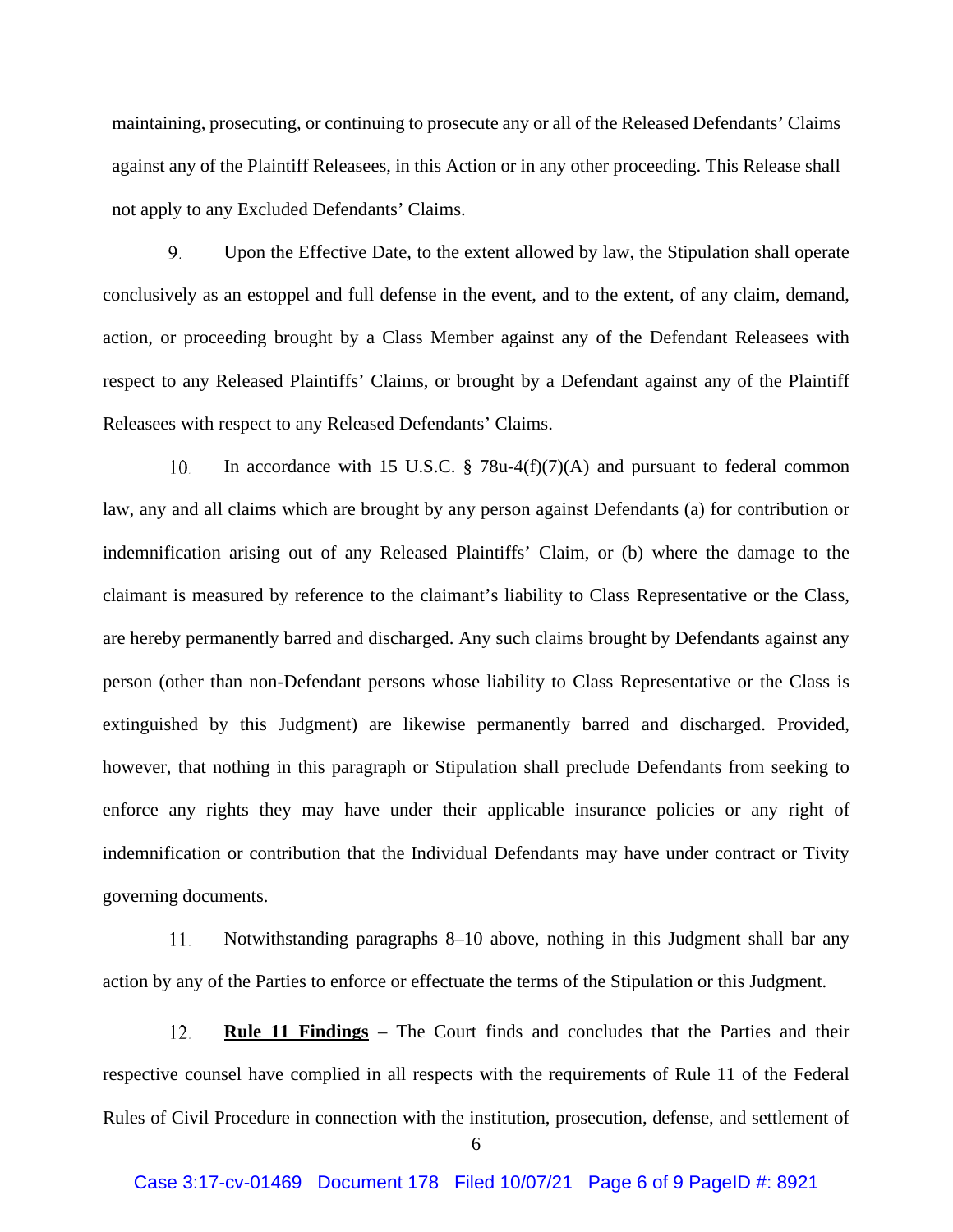the Action.

**No Admissions** – Neither this Judgment, the Stipulation (whether or not 13. consummated), including the exhibits thereto and the Plan of Allocation contained therein (or any other plan of allocation that may be approved by the Court), the negotiations leading to the execution of the Stipulation, nor any proceedings taken pursuant to or in connection with the Stipulation and/or approval of the Settlement (including any arguments proffered in connection therewith):

(a) shall be offered against any of the Defendant Releasees as evidence of, or construed as, or deemed to be evidence of any presumption, concession, or admission by any of the Defendant Releasees with respect to the truth of any fact alleged by Class Representative or the validity of any claim that was or could have been asserted or the deficiency of any defense that has been or could have been asserted in this Action or in any other litigation, or of any liability, negligence, fault, or other wrongdoing of any kind of any of the Defendant Releasees or in any way referred to for any other reason as against any of the Defendant Releasees, in any civil, criminal, or administrative action or proceeding (including any arbitration), other than such proceedings as may be necessary to effectuate the provisions of the Stipulation;

(b) shall be offered against Class Representative or any of the Plaintiff Releasees, as evidence of, or construed as, or deemed to be evidence of any presumption, concession, or admission by Class Representative or any of the Plaintiff Releasees that any of their claims are without merit, that any of the Defendant Releasees had meritorious defenses, or that damages recoverable in this Action would not have exceeded the Settlement Amount or with respect to any liability, negligence, fault, or wrongdoing of any kind, or in any way referred to for any other reason as against Class Representative or any of the Plaintiff Releasees, in any civil, criminal, or administrative action or proceeding (including any arbitration), other than such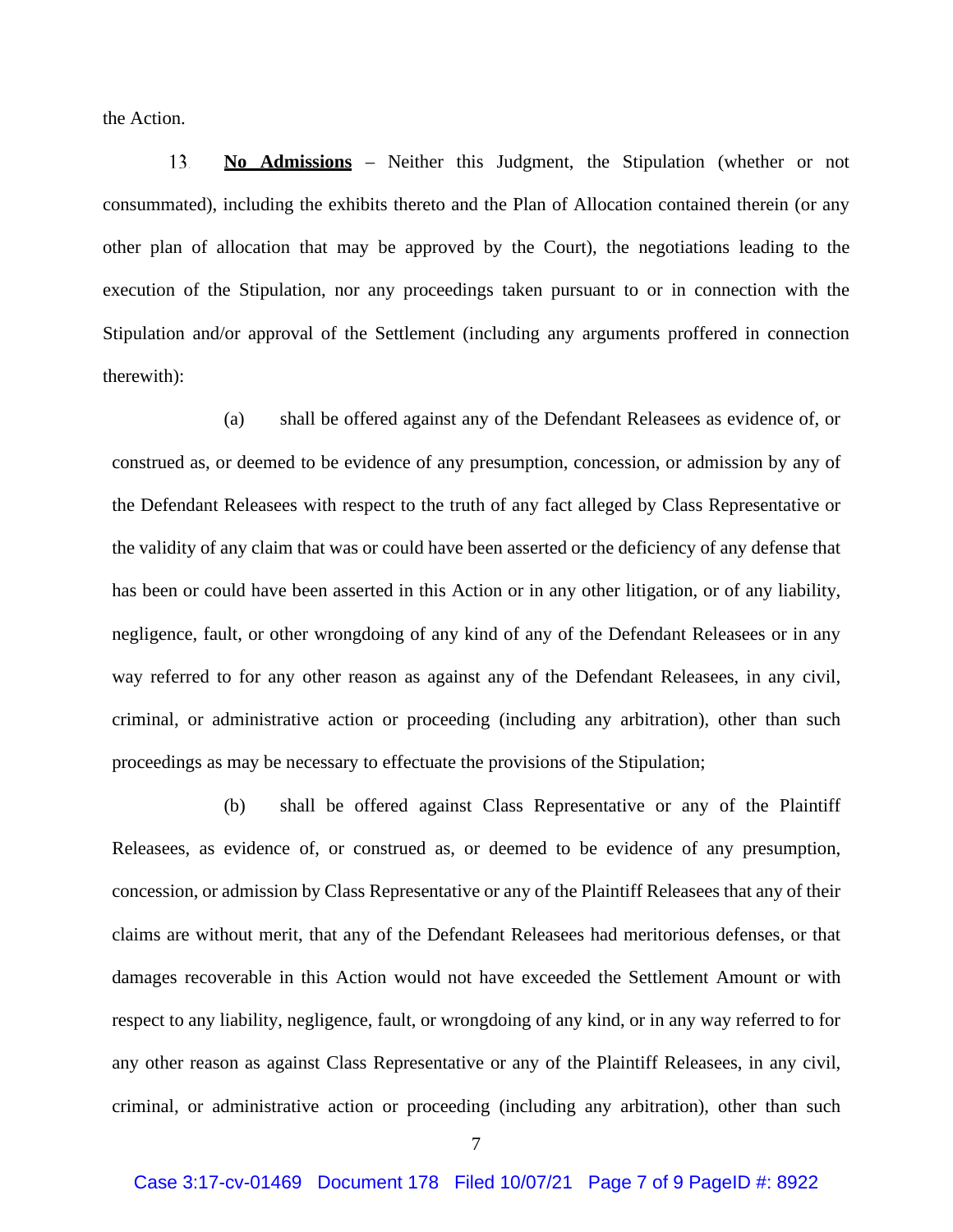proceedings as may be necessary to effectuate the provisions of the Stipulation; or;

(c) shall be construed against any of the Releasees as an admission, concession, or presumption that the consideration to be given under the Settlement represents the amount which could be or would have been recovered after trial; provided, however, that if the Stipulation is approved by the Court, the Parties and the Releasees and their respective counsel may refer to this Judgment and the Stipulation to effectuate the protections from liability granted hereunder or otherwise to enforce the terms of the Settlement.

14. **Retention of Jurisdiction** – Without affecting the finality of this Judgment in any way, this Court retains continuing and exclusive jurisdiction over: (a) the Parties for purposes of the administration, interpretation, implementation, and enforcement of the Settlement; (b) the administration and distribution of the Settlement Fund; (c) any motion for an award of attorneys' fees and/or Litigation Expenses by Class Counsel and reimbursement of expenses to the Class Representative that will be paid from the Settlement Fund; (d) any motion to approve the Plan of Allocation; (e) any motion to approve the Class Distribution Order; and (f) the Class Members for all matters relating to the Action.

**Modification of the Agreement of Settlement** – Without further approval from 15. the Court, Class Representative and Defendants are hereby authorized to agree to and adopt such amendments or modifications of the Stipulation or any exhibits attached thereto to effectuate the Settlement that: (a) are not materially inconsistent with this Judgment; and (b) do not materially limit the rights of Class Members in connection with the Settlement. Without further order of the Court, Class Representative and Defendants may agree to reasonable extensions of time to carry out any of the provisions of the Settlement.

16. **Termination of Settlement** – If the Settlement is terminated as provided in the Stipulation or the Effective Date of the Settlement otherwise fails to occur, this Judgment shall be